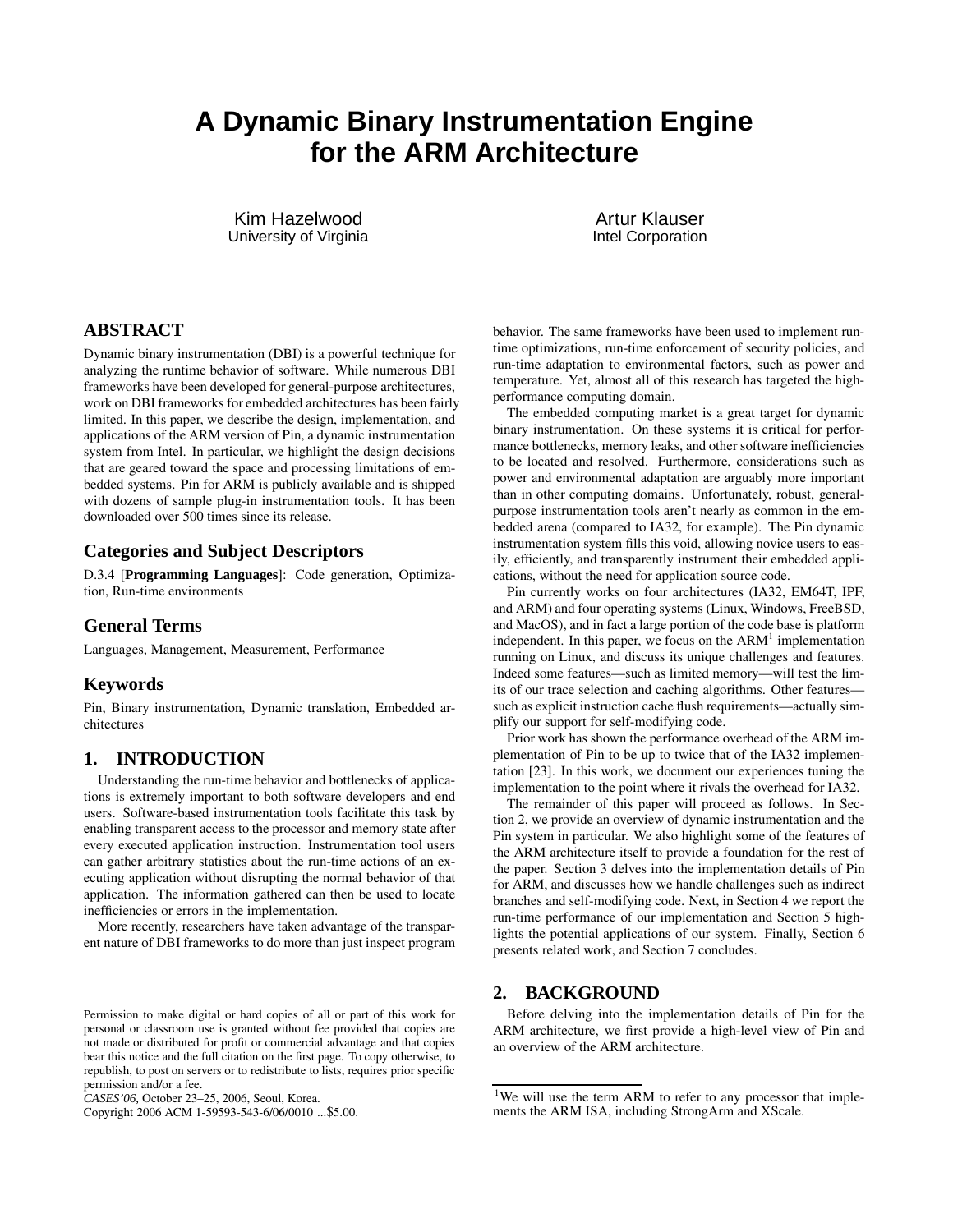

**Figure 1: Software architecture of Pin.**

## **2.1 Pin Overview**

Pin [23] is a dynamic binary rewriting system developed at Intel Corporation. Pin was designed with instrumentation in mind. Hence, instrumenting a program is both easy and efficient. A user may write instrumentation tools using an API that is rich enough to allow many plug-ins to be source compatible for all the supported instruction sets. Pin allows a tool to insert function calls at any point in the program. It automatically saves and restores registers so the inserted call does not overwrite application registers.

Figure 1 illustrates Pin's software architecture. At the highest level, Pin consists of a virtual machine (VM), a code cache, and an instrumentation API invoked by Pintools. The VM consists of a just-in-time compiler (JIT), an emulator, and a dispatcher. After Pin gains control of the application, the VM's components work together to execute the application. The JIT compiles and instruments application code, which is then launched by the dispatcher. The compiled code is stored in the code cache. Entering/leaving the VM from/to the code cache involves saving and restoring the application register state. The emulator interprets instructions that cannot be executed directly, such as system calls that require special handling from the VM. Since Pin sits above the operating system, it can only capture user-level code.

Like many other binary rewriters, Pin uses a code cache to store previously instrumented copies of the application to amortize its overhead. Code traces–or more specifically, *superblocks*–are used as the basis for instrumentation and code caching in Pin. After generating a trace, Pin immediately places it in the code cache and updates the cache directory hash table. For every potential off-trace path, Pin generates an exit stub, which redirects control back to the VM and passes information about the next trace to execute. Over time, Pin will patch any branches targeting exit stubs directly to the target trace in the code cache, which greatly improves performance. A thorough description of the internal functionality of Pin is provided elsewhere by Luk et al. [23].

#### **2.2 ARM Architecture Overview**

ARM is an acronym for Advanced RISC Machines. Most implementations of the ARM architecture focus on providing a processor that meets the power and performance requirements of the embedded systems community. Unlike processors designed for high-performance computing, ARM-based processors often lack

features such as a floating-point unit or a second- (or third-) level on-chip cache.

The ARM instruction-set architecture (ISA) is quite powerful. ARM is a RISC architecture with 32-bit fixed-width instructions. (In this paper we do not discuss Thumb, a 16-bit ISA extension to ARM.) The ISA provides such features as full generalized predication, the PC being a general register that can be read and/or written by any instruction, and single-instruction context save and restore support. For a dynamic binary rewriter, some of these features can be challenging to handle. In the following section we describe how Pin for ARM tackles some of these challenges.

#### **3. IMPLEMENTATION DETAILS**

Dynamic instrumentation systems perform various transformations to the original code sequences before inserting the transformed copy into the code cache. Some of these transformations are designed to ensure that the VM maintains control of execution at all times, and control never escapes back to the original, uninstrumented version of the executable. Other transformations ensure transparency to the executing application.

#### **3.1 Application Transparency**

Pin provides transparency to any application running under its control. All memory and register values, including the PC, will appear to the application as they would had the application been run directly on the hardware. Yet, in reality the code never executes at its original address but in the code cache instead. To achieve transparency, all original references to the PC are replaced by appropriate constants before insertion into the code cache. PC updates that can not be statically analyzed are converted into sequences that enter the VM at run time, which will inspect the new PC and transfer control to the appropriate target in the code cache.

In the ARM ISA, any instruction can reference the PC as either a source or destination register. Pin's JIT compiler modifies any such instruction according to the following rules:

**PC Read Instructions** If an instruction references the PC as a source register, the JIT compiler replaces the instruction by a sequence. First, it sets up a constant (original PC+8) in a temporary register. Next, it includes the original instruction with the PC reference replaced by a reference to the temporary register (Figure 2 (a)). Temporary registers are searched with liveness analysis. If no dead register is found, a live register is temporarily spilled around this code sequence to guarantee that the sequence can always be generated.

**PC Write and Jump Instructions** Unlike other ISAs, on ARM any instruction can target the PC as destination register. This effectively performs the operation of the instruction followed by a jump to the result of the operation. Our JIT compiler breaks up this instruction into a sequence. It first produces code to spill some context onto the VM stack, followed by code to compute the target address into a known register, and finally code to transfer control to the VM to find the target of the indirect jump in the code cache (Figure 2 (b)). A jump is a simple form of this rewriting where the operation itself is just a move (MOV  $PC \Leftarrow Rx$ ).

The ARM ISA also allows base register updates for memory instructions. This is a side effect of the instruction and, on loads, effectively produces an additional result. If a load or load-multiple instruction targets the PC and has a base register update, the JIT compiler includes the base register in the spilled context. This is followed by the load instruction without the base register update, and then two more instructions to emulate the base register update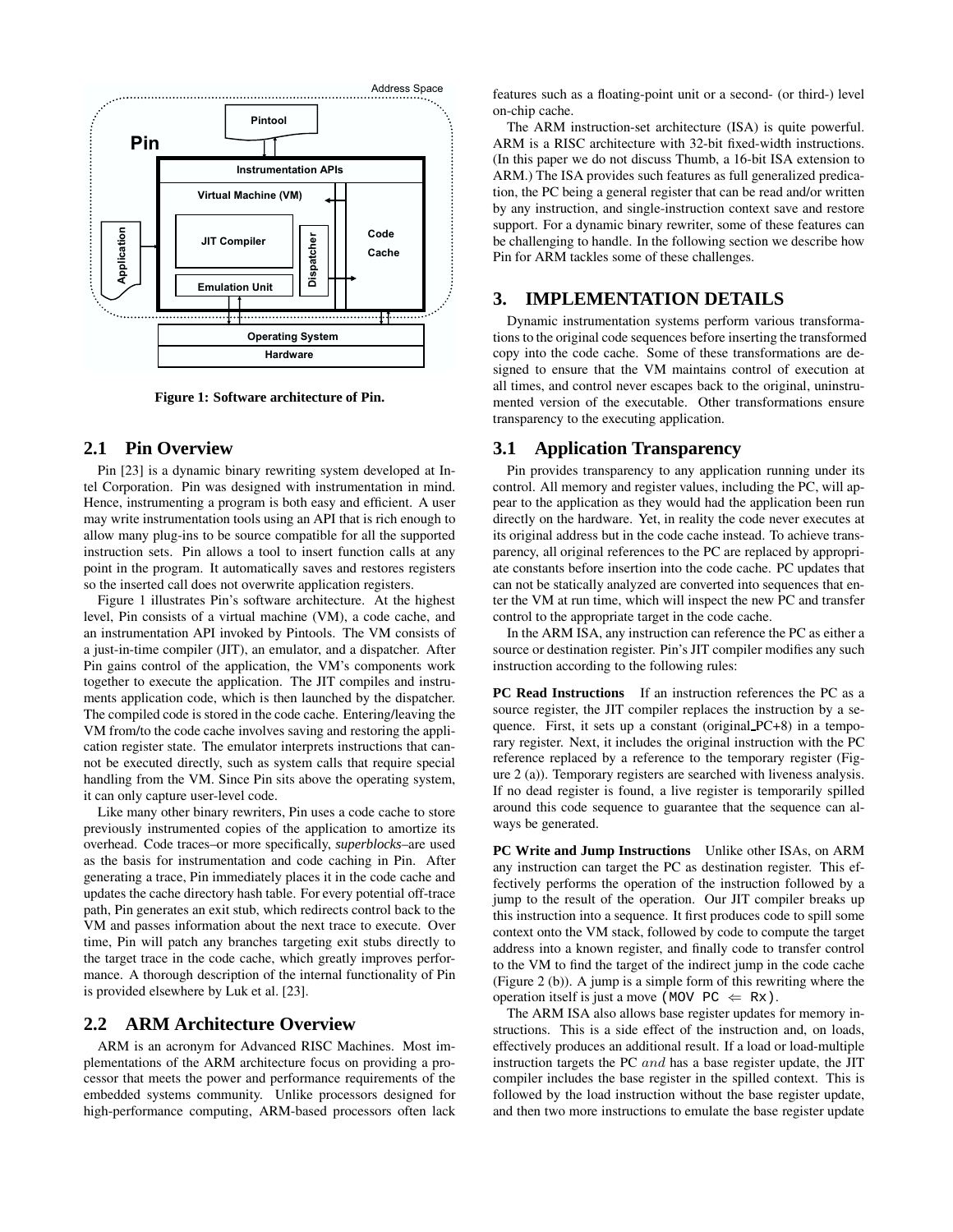| (a) PC Read Instruction             |                                                                                                                                                                                                                                                                                                                   |  |  |  |  |  |
|-------------------------------------|-------------------------------------------------------------------------------------------------------------------------------------------------------------------------------------------------------------------------------------------------------------------------------------------------------------------|--|--|--|--|--|
|                                     | original code: <0P> Rn $\Leftarrow$ PC,                                                                                                                                                                                                                                                                           |  |  |  |  |  |
|                                     | JIT compiled: [spill Rtmp if necessary]<br>MOV Rtmp $\Leftarrow$ # <original pc=""> + 8<br/>&lt;0P&gt; Rn <math>\Leftarrow</math> Rtmp, <br/>[fill Rtmp if necessary]</original>                                                                                                                                  |  |  |  |  |  |
| (b) PC Write Instruction _______    |                                                                                                                                                                                                                                                                                                                   |  |  |  |  |  |
|                                     | original code: ADD PC $\Leftarrow$ R0, R1 sll #2                                                                                                                                                                                                                                                                  |  |  |  |  |  |
|                                     | JIT compiled: STM SP! $\Leftarrow$ { <context>}<br/>ADD Rtarget <math>\Leftarrow</math> RO, R1 sll #2<br/>B <vm indirect="" jump="" or="" predictor=""></vm></context>                                                                                                                                            |  |  |  |  |  |
|                                     |                                                                                                                                                                                                                                                                                                                   |  |  |  |  |  |
|                                     | original code: LDR PC $\Leftarrow$ [R0], #4                                                                                                                                                                                                                                                                       |  |  |  |  |  |
|                                     | JIT compiled: STM SP! $\Leftarrow$ { <context incl.="" r0="">}<br/>LDR Rtarget <math>\Leftarrow</math> [<r0>]<br/>ADD Rtmp <math>\Leftarrow</math> <r0>, #4<br/>STR Rtmp <math>\Rightarrow</math> [SP, #<offset of="" ro="">]<br/>B <vm indirect="" jump="" or="" predictor=""></vm></offset></r0></r0></context> |  |  |  |  |  |
| (d) Call Instruction                |                                                                                                                                                                                                                                                                                                                   |  |  |  |  |  |
| original code: BL <offset></offset> |                                                                                                                                                                                                                                                                                                                   |  |  |  |  |  |
|                                     |                                                                                                                                                                                                                                                                                                                   |  |  |  |  |  |

#### **Figure 2: Code samples showing JIT compiler transformations on PC references.**

on the spilled version of the base register (Figure 2 (c)). When the VM returns to the application code after locating the target code in the code cache, it loads the spilled context, including the updated base register, back into the machine registers.

**Call Instructions** Direct branches and indirect jumps on ARM also exist in the form of calls that deposit the follow-on PC of the call (PC+4) into the LR register to be used by a later return instruction (MOV PC  $\Leftarrow$  LR). Pin's JIT compiler breaks up call type instructions into a separate update of LR followed by a regular branch or jump (Figure 2 (d)).

## **3.2 Direct and Indirect Branches**

To ensure that the VM maintains control of execution at all times, and control never escapes back to the original, uninstrumented code, all branches within the cached code are patched and redirected to their transformed targets within the code cache. For those code regions that branch to code that is not yet present in the code cache, the system directs execution through an *exit stub* which performs two tasks. First, it stores the execution context of the running application (so that we may resume execution after building the next instrumented code region). Second, it transfers control back to the JIT compiler, passing along information about the next region to compile. Since traversing an exit stub and returning to the JIT is a very expensive task, the system attempts to avoid this step whenever possible, as we describe below.

**Direct Branches** In many instances, it is possible to avoid the overhead of traversing an exit stub, performing a state switch to VM mode, and entering the VM. A fairly straightforward instance is when an existing cached instruction sequence contains (or ends in) a direct branch. The moment that branch target appears in the code cache, Pin will patch any relevant direct branches to jump directly to that target trace. One alternative to our *pre-emptive linking* approach is to employ *lazy linking*, where we wait until control enters the VM and we discover that the intended target is already



**Figure 3: Static (executable) and dynamic (runtime) branch distribution for ARM. Results are averaged over the same subset of Spec 2k benchmarks as in Section 4.**

present in the code cache. At that time, we can patch the two traces together. We found that it wasn't worth the overhead of entering the VM unnecessarily, and that it was better to go ahead and link all potential branches as soon as the code is inserted, even at the risk of linking branches that may never be executed at run time.

**Indirect Branches** A major challenge for any dynamic instrumentation system is how to handle indirect branches, which can result from switch statements in the source code, function returns, and indirect call stubs of shared library functions. These branches cannot be automatically patched to their intended target in the code cache, as the target varies at run time. Yet, as Figure 3 indicates, they are not uncommon.

The general solution is to transfer control to the VM which will look up the code cache location of the original target PC in its internal directory and will then transfer control to that code cache location. However, entering and leaving the VM as well as the directory search of the target inside the VM are very expensive operations. They represent an overhead of several orders of magnitude over the execution of the original instruction. To remedy this situation, Pin for ARM implements an indirect jump predictor. Instead of transferring control to the VM for target resolution, partial state is saved, a per-branch target prediction table pointer is loaded, and control is transferred to a tightly coded table lookup. If the original target is found in the table, the saved context is restored and control is transferred immediately to the corresponding code cache location (also stored in the table). If the target is not found in the local prediction table, the predictor performs a full (heavyweight) entry into the VM which engages in a full code cache directory search and potentially a JIT compile of the target if it is not yet present in the code cache. Finally, the local predictor table is updated with the target prediction so it can be found by the jump predictor the next time the same indirect jump is executed.

The jump predictor works well for indirect branches that have a small number of different targets. It does not perform well for returns from functions that have many different call sites, therefore we also implemented a return address stack.

**Return Prediction with a Return Address Stack** As can be seen in the overall branch profile Figure 3, return instructions are the most common form of indirect branches executed. In order to predict returns efficiently, we have implemented a software Return Address Stack [22] in Pin for ARM.

Figure 4 (a) depicts the original application code of a call I1 and an associated return I3 of the called function myfunc. The return will transfer control back to 12, the instruction after the call. If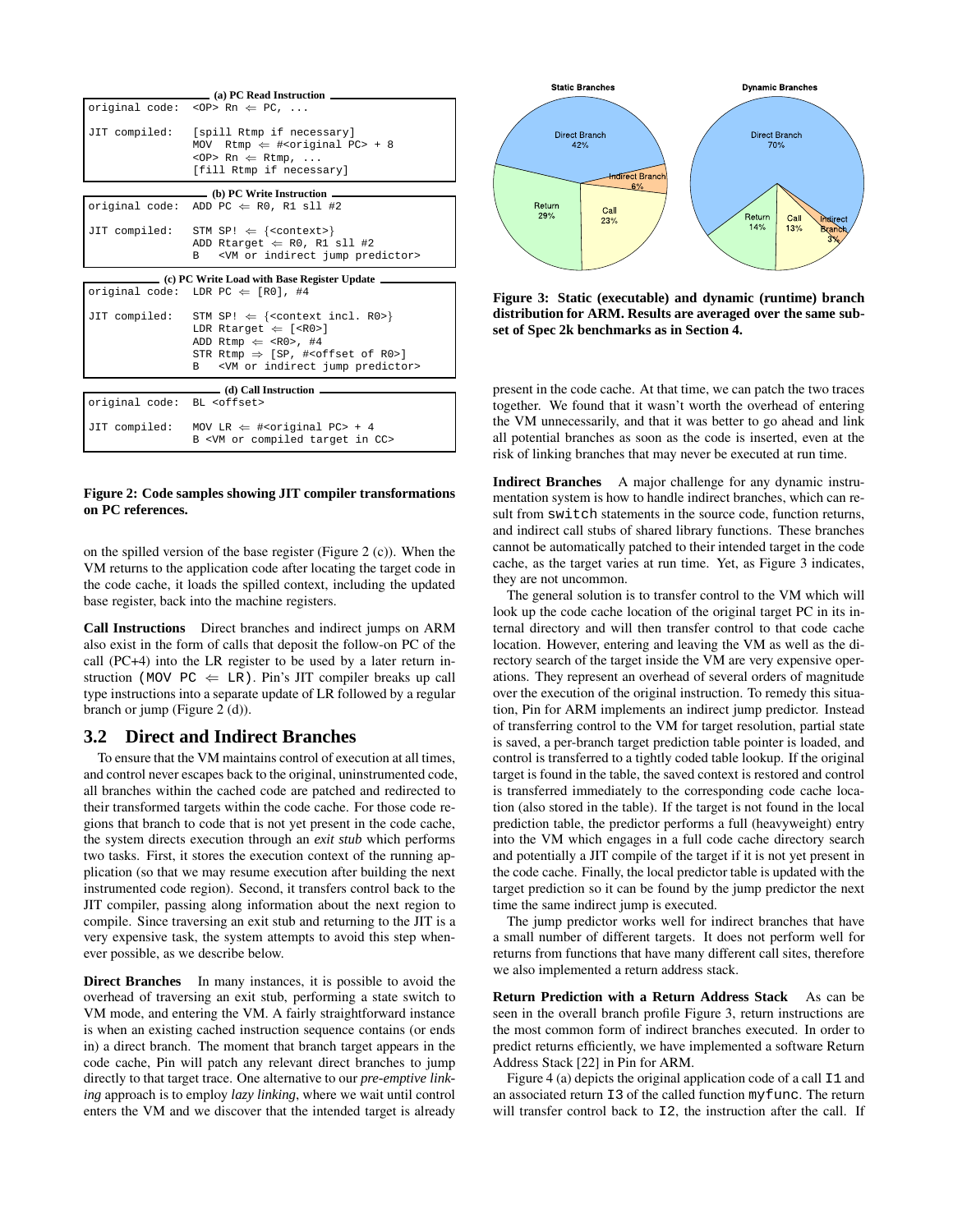

#### **Figure 4: Predicting return instructions with a Return Address Stack (RAS) predictor.**

return prediction is enabled, the VM also keeps an auxiliary data structure in its private memory, the Return Address Stack (RAS) as depicted in Figure 4 (b).

When the JIT compiler translates the call instruction  $I1$ , it produces the code shown in Figure 4 (c) and puts it into the code cache. The code first pushes the original return address I2 in the orig addr field of a new location on the RAS. It then stores the code cache address of the translation of 12 into the cc\_addr field of the same RAS entry. If I2 is not yet in the code cache, a 0 value is written into the  $cc$  addr field. In addition, the code cache is instructed to store the address of the generated store instruction B1 as an unresolved incoming edge to target I2. Finally the LR update and control transfer instructions for the original call are generated.

Let's assume the call has executed and has pushed its <I2, 0> entry onto the RAS and execution now reaches the return instruction which has been converted into a call to the RAS predictor lookup depicted in Figure 4 (d). If the original target PC Rtarget is found on top of the RAS, the  $cc$ -target is loaded and the RAS is popped. Since the  $cc$  target of the <12,0> RAS entry is unknown  $(0)$ , the VM is entered and the JIT compiles the code for  $\text{I2}$ . When the compiled code is entered into the code cache, the previously recorded unresolved incoming edge to target I2 is found. This initiates a back-patch of the source of the incoming edge, instruction B1, overwriting the previous placeholder value of 0 with cc target, the real code cache address of instruction I2. Finally execution is resumed at cc\_target.

The next time the call I1 executes, it pushes the correct entry <I2,cc I2> onto the RAS and the associated return will find the code cache target of I2 on the RAS, without the need to look it up in the VM. Thus, the return is predicted correctly.

An interesting challenge on ARM is that it is not always clear whether an instruction is a return instruction or an arbitrary indirect jump. The ARM ISA does not feature a special return instruction. Instead, any instruction that targets the PC as destination register can potentially be used as return. The simple solution that Pin for ARM employs is to always try to predict an indirect jump first with the RAS. If the target matches the  $orig\_addr$  on top of the RAS, the instruction was a return instruction and will pop and update the RAS. If the top of the RAS does not match, the RAS is not updated and a table based indirect-branch prediction is attempted. Only if that fails do we have to pay the heavy price of a VM entry and full code cache directory search. Note that since the RAS is really implemented as a small circular buffer of limited size instead of a true stack, any potential errors in correlating RAS pushes with pops are *self healing* in that they merely degrade predictor performance somewhat but do not cause functional errors.

#### **3.3 System Calls**

From an ISA standpoint, system calls do not present any particular problem in Pin for ARM, since they can be executed directly without further intervention from Pin. However, in order to stay in control of the application under all circumstances, some system calls must be intercepted and emulated instead. These system calls include the signal and thread related system calls in order to be able to intercept the delivery of signals and creation of additional application threads. Pin on IA32 already has full support for signals and multi-threading. Similar support is currently under development in Pin for ARM as well.

Pin also monitors mmap related system calls to manage the location of mapped regions between the application, the Pin VM, and the Pin tool, all of which share the same address space. Any munmap calls must be tracked by the code cache, to ensure that the cached code remains consistent with the original application and shared libraries. Finally, the exit system call is monitored in order to cleanly shut down Pin, e.g. writing out final statistical reports, rather than having the operating system terminate Pin involuntarily upon application exit. Note that the number of intercepted and emulated system calls is typically very small (less than 100 for all our benchmarks) such that we have not found system call handling techniques to be performance critical.

## **3.4 Code Caches and Policies**

As mentioned earlier, Pin uses a code cache to store previously instrumented copies of the application to amortize its overhead. If not carefully managed, the code cache and its associated metadata can quickly consume massive amounts of memory [20]. While this is simply a performance issue on some systems, it becomes a correctness problem when one considers the limited memory available on embedded systems.

Pin's code cache is partitioned into multiple equal-sized *cache blocks* in memory that are generated on demand. This configuration allows the code cache to adapt to increasing application requirements. In the default case, each cache block is sized at (PageSize \* 16), which evaluates to 64 kB on IA32, EM64T and ARM, and 256 kB on IPF. Pin's entire code cache is unbounded by default on IA32, EM64T and IPF, while a 16 MB limit is placed on the ARM code cache due to hard limitations on resources. Users may override or dynamically adjust the code cache and cache block sizes at run time using a code cache client API [18].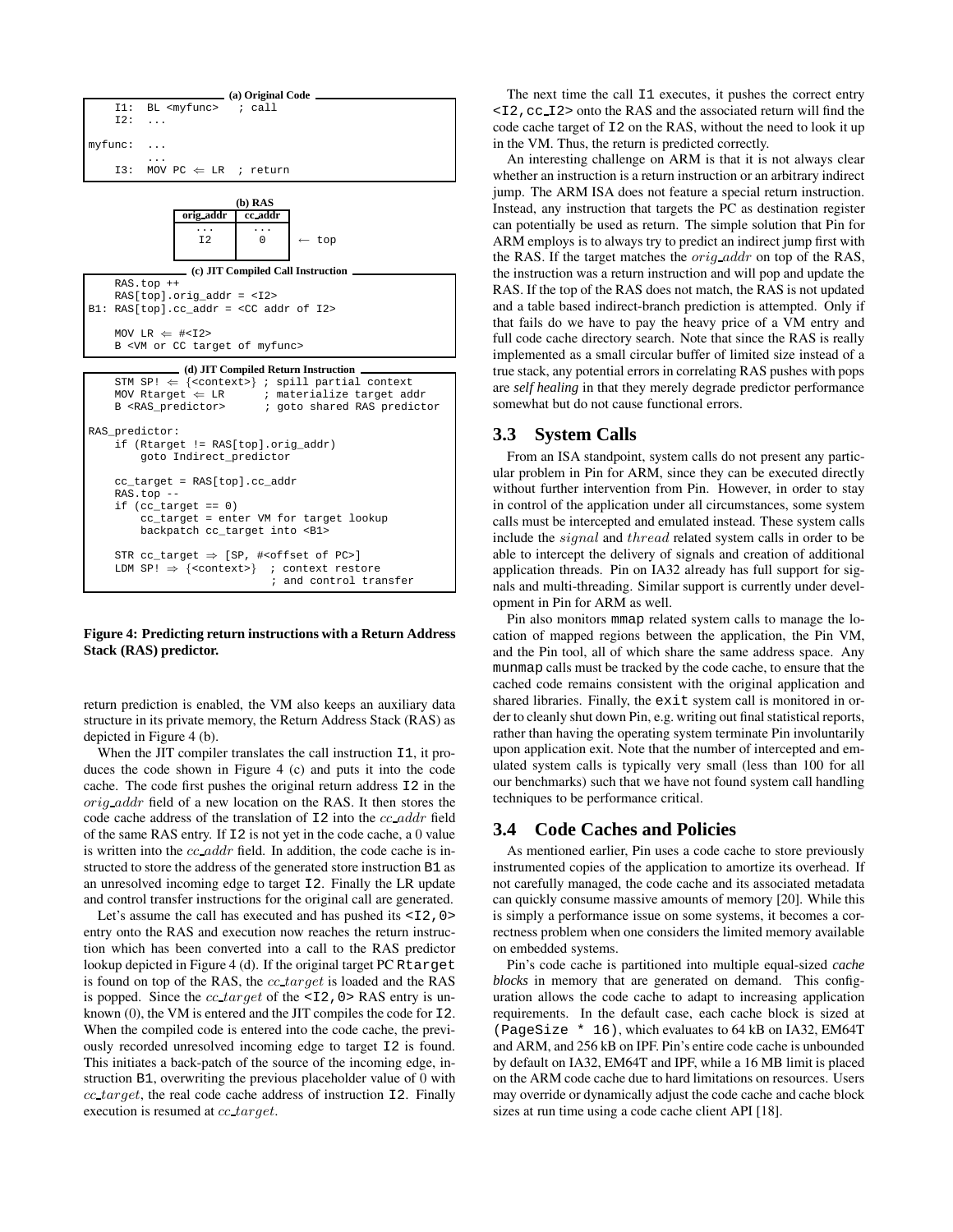

**Figure 5: Max unbounded code cache size for our benchmarks.**

The code cache stores application traces, exit stubs, and data. One exit stub is required for every application branch appearing in the code cache, and one data region is required for every exit stub (to store relevant application state). Additional stubs and data are used for performance features such as indirect branch prediction.

While many systems assume that the majority of the code cache consists of application traces, the reality is quite different [17]. Figure 5 shows a breakdown of the code cache contents by category. This breakdown turns out to be much more dominated by exit stubs and data for ARM than for many other architectures.

We take as baseline *native instructions*, the cumulative size of all instructions executed during the run of the program. Pin only translates executed instructions, thus we do not count unexecuted instructions from the binary image. The next two categories *native BBL* and *native trace* extend the coverage to whole basic blocks and traces respectively, accounting for the overhead of building larger fetch regions (see Section 3.5). Now entering the realm of genuine Pin overhead, *trace instructions* adds the overhead of breaking up some instructions into longer sequences, such as those that reference the PC (see Sec. 3.1). The main tasks of exit stubs are to save the application context onto the VM stack (2 instructions), to set up an argument pointer for the VM (1 instruction), and to jump to the VM (1 instruction). Each stub contributes to  $4 * 4 = 16$  bytes of *stub instruction* overhead and  $2 * 4 = 8$  bytes of *stub data* overhead as well as roughly 44 bytes for the VM argument structure. When enabling the indirect jump predictor, an 8-entry target table (*jump predictor data*) is also kept in the code cache for every indirect branch. Another significant contributor to code expansion is RAS-based return prediction. Each call site includes code (19 instructions) to push two 32-bit constant values onto the revolving RAS, contributing to 76 bytes of *RAS instruction* overhead and an additional 4 bytes of *RAS data* overhead.

Since the net result from this analysis is that a code expansion of over 10x is typical, limiting and managing code cache size is quite important on ARM. While on some architectures it is worthwhile to perform fine-grained code cache evictions [19], this result does not hold for embedded architectures where memory is one of the most critical resources. Therefore, we implement a simple, yet efficient flush-on-full policy in Pin for ARM.

#### **3.5 Trace Selection**

Superblocks (single-entry, multiple-exit regions) are used as the basis for instrumentation and code caching in Pin. Just before the first execution of a basic block, Pin speculatively creates a straightline trace of instructions that is terminated by either (1) an unconditional branch, or (2) an instruction count limit. Pin's approach to



**Figure 6: The effects of limiting the trace size on code cache size and run-time performance.**

trace selection, unlike other profile-based or statistical [14] schemes, stems from the fact that it is designed to be an instrumentation system, thus it is important for traces to reside in contiguous memory.

One ARM-specific trace selection optimization we explored was to limit trace lengths to a fixed maximum number of basic blocks. This optimization reduces the *tail duplication* resulting from caching superblocks (since side entries are not permitted, occasionally one superblock may be duplicated within another). Figure 6 shows the results of this optimization for traces of 1, 2, 4, and 8 basic blocks as well as unlimited basic blocks per trace. The figure shows the run time and code expansion relative to that obtained by unlimited basic blocks per trace (there is a limit of 70 instructions per trace, however). We see that limiting trace sizes does reduce the code cache footprint, though that reduction will only translate into notable run-time performance improvements if we reduce the size to the point where it will fit in the hardware cache. Sometimes, as in the case of bzip2, smaller traces actually degrade performance. In these cases, the benefits of smaller footprints are outweighed by an increase in the number of context switches into trace generation mode. For the remainder of this paper, all results were obtained by using traces with an unlimited number of basic blocks.

#### **3.6 Self-Modifying Code**

A major challenge in many dynamic instrumentation systems is self-modifying code (SMC). Any time an application modifies its own code region, the instrumentation system must be aware of this change in order to invalidate, regenerate, and re-instrument its cached copy of the modified code. Otherwise, the system will continue to execute the stale, cached copy. Self-modifying code is generated, for example, by managed runtime systems like Java, therefore it should be handled in a robust instrumentation framework.

**Detection** The challenge turns out not to be efficient *handling* of self-modifying code, but efficient *detection*. On IA32, for example, SMC detection requires expensive page-protection mechanisms to mark the original code as unwritable, then to catch and handle any write attempts to code regions. This becomes particularly challenging in the face of mixed code and data (prevalent on IA32), which triggers a great deal of SMC false alarms. Fortunately, architectures such as ARM and IPF all but trivialize SMC detection, as the architecture contains an explicit instruction that must be used by the software developer in order to correctly implement SMC.

**Handling** In Pin for ARM (and for IPF), we simply watch the instruction stream for this special instruction, and handle the selfmodifying code using the same techniques as on other architec-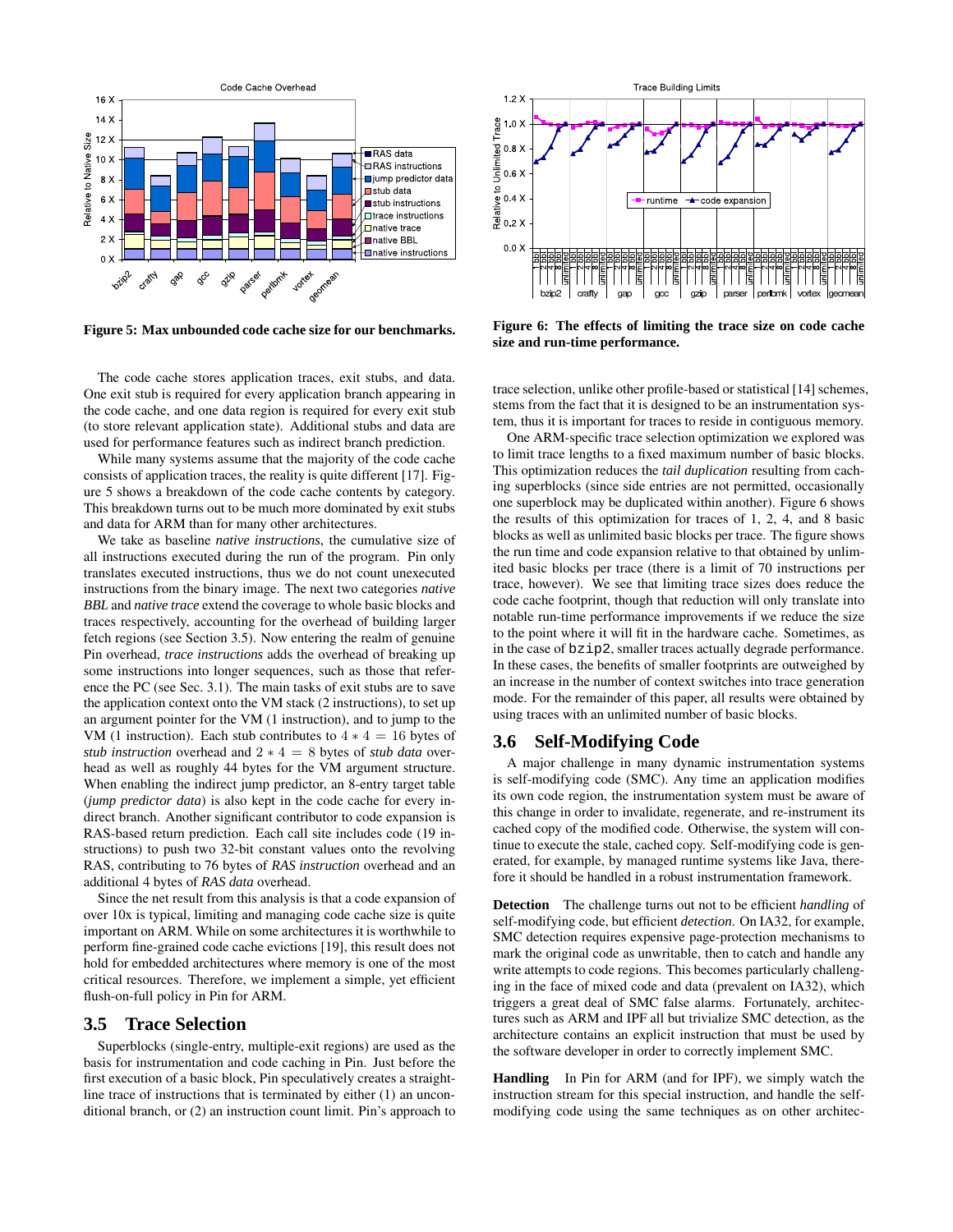

**Figure 7: Performance improvements due to indirect branch prediction.**

tures. This instruction on ARM (write register in System Control Co-processor) is protected. Since Pin is operating at the user level, what we actually have to watch is the interface provided by the operating system to invoke this functionality, which is the ARM specific Linux system call ARM NR cacheflush. We simply invalidate the corresponding cached code, knowing that the next time that code is executed, it will be regenerated and cached.

#### **4. PERFORMANCE ANALYSIS**

It goes without saying that performance overheads are important to the user experience. While users are willing to tolerate a reasonable amount of overhead if the benefits are high enough, it is an uphill battle to maintain users when the system degrades performance by an order of magnitude or more. As such, we've put a great deal of effort into driving the performance overheads of Pin for ARM down to their current levels.

Our results were gathered on an iPAQ PocketPC H3835 running Intimate Linux with kernel 2.4.19. The iPAQ has a 200 MHz StrongARM-1110 processor and 64 MB RAM. We report results relative to the native performance of each benchmark (without Pin) on the same hardware and software configuration.

We use a subset of the Spec 2k benchmarks for our performance studies. Although Spec is not a widely applied benchmarking set in the embedded processor world, we are accustomed to using it across Pin's supported architectures (IA32, EM64T, IPF, ARM) in order to compare Pin's performance across different architectures. In order to be able to run on the restricted resources of our test machine, we have reduced the input data set of the benchmarks to values that result in native run times of approximately 1-15 minutes. We also limit the benchmark data set sizes to fit within approximately 1/2 the available physical memory on the machine and have turned off paging. Since our test hardware does not contain a hardware floating point unit, we have only selected benchmarks that do not contain a significant number or FP operations.

#### **4.1 Indirect Prediction Performance**

As described earlier in Section 3.2, Pin for ARM spends a lot of effort predicting the code cache target of indirect jumps rather than going through a full VM entry and code cache directory search.

**Indirect Branch Prediction** Figure 7 shows a performance comparison of Pin for ARM without and with indirect branch prediction. As we can see, without indirect branch prediction the benchmark run times are on average between one and two orders of magnitude worse than the native application. In the worst case we see



**Figure 8: Performance improvements due to the Return Address Stack (RAS).**

a slowdown of over 112 X. This overhead is clearly not acceptable to users which would like to use Pin for ARM for application studies. Adding indirect branch prediction with a per branch prediction table of 8 targets brings the average performance loss down to approximately 4 X slower than native, over an order of magnitude better than without the predictor. While some benchmarks like crafty and gap still show a significant slowdown of close to an order of magnitude, others like bzip2 and gzip run at close to native speed. The most impressive performance improvement is achieved by parser which executes more than 20 times faster with indirect code cache target prediction under Pin for ARM.

**Return Prediction** From the data in Figure 7 we saw the importance of indirect branch prediction in general. Figure 8 focuses on the performance effects of return address prediction with the RAS as described in Section 3.2. Starting with an average slowdown of 3.75 X, adding a return predictor brings the average performance loss down to 2.87 X. It is particularly effective for crafty and vortex where it reduces the performance loss to much less than half. Due to the added overhead of maintaining a RAS (push and pop of return address tuples at every call and return respectively) some benchmarks like gap and perlbmk suffer minor performance losses. Although these benchmarks do have considerable call/return traffic, each return only jumps to a small number of call sites. In such cases the generic indirect jump predictor can capture all return targets in its 8-entry prediction table and the added overhead of keeping a RAS outweighs its benefits. Overall, however, adding a RAS has improved performance considerably.

#### **4.2 Remaining Prediction Problems**

As can be seen in Figure 8, gap and perlbmk still suffer high overheads. Our analysis has revealed that these overheads are caused by indirect prediction misses. An indirect prediction miss costs us approximately 45  $\mu$ s (about 9000 clock cycles) of processing time in the VM code cache directory lookup. Using this knowledge we arrive at Figure 9. It gives a breakdown of the relative time spent in the native execution of the applications, the overhead of Pin if it could predict indirect jumps perfectly, and the additional overhead of the indirect prediction misses. Both gap and perlbmk show an overhead of 4-5 X which could be removed with a better indirect prediction scheme. We are still investigating ways to reduce the number of prediction misses further within the constraints of adding additional space, search, and maintenance time overhead for possible candidate solutions.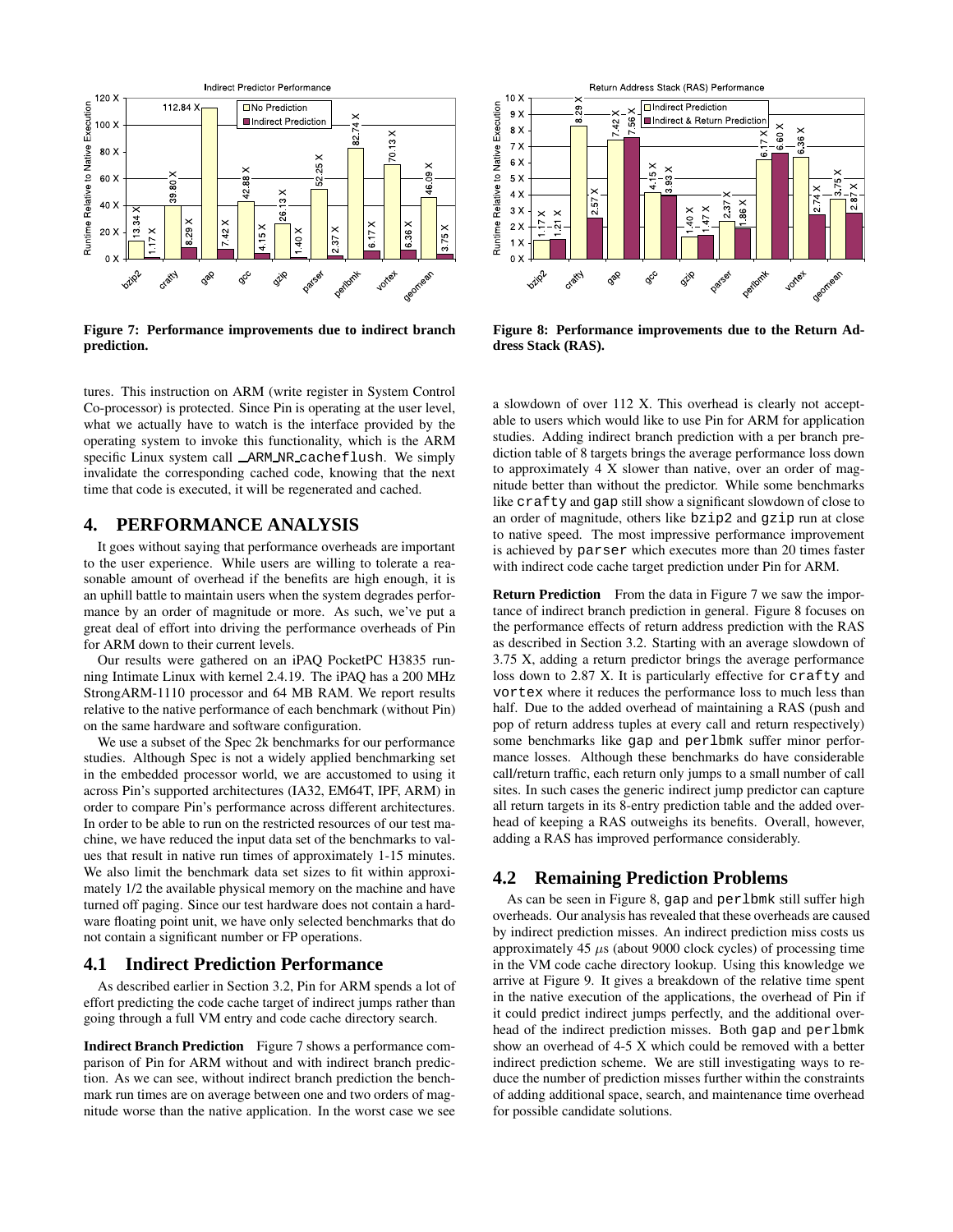

**Figure 9: Remaining contribution of indirect and return predictor misses.**



**Figure 10: Performance of PinARM with and without Pintools relative to native.**

## **4.3 Overall Pin and Pin Tool Overhead**

We report the overall results of our efforts in Figure 10. For each benchmark, we present the following overhead:

- Benchmarks with Pin This test illustrates the baseline overhead of Pin without employing any instrumentation.
- Benchmarks with Pin and BblNull Tool This test exercises many of Pin's APIs and measures their overhead. The end result is that Pin will embed empty instrumentation calls into the executable.
- Benchmarks with Pin and BblCount Tool (source code shown in Figure 11) - This test illustrates the overhead that a user would see if they wished to use Pin to count the number of instructions executed at runtime. It has the same *instrumentation* overhead as BblNull, but adds *analysis* overhead. In each call to the analysis routine, the number of executed instructions in the basic block is added to a global 64-bit counter. Figure 11 (b) shows that this contributes seven instructions of additional overhead per analysis call.

The results in each category in Figure 10 represent the additional overhead contributed by that category relative to native execution. For example, on average we see that running the benchmarks under Pin for ARM contributes 1.87 X of overhead. Adding an empty analysis function (BblNull) at the entry of each basic block adds another 2.98 X of overhead. Finally, adding contents to the analysis functions (BblCount) contributes 0.84 X of overhead.

```
(a) BblCount Pin Tool Code
#include <iostream>
#include "pin.H"
UINT64 icount = 0;
VOID DoCount(INT32 c)
{
  icount += c;
}
VOID Trace(TRACE trace, VOID *v)
{
  for (BBL bbl = TRACE_BblHead(trace);
       BBL Valid(bbl);
       bb1 = BBL Next(bb1))
  {
    INS_InsertCall(BBL_InsHead(bbl),
       IPOINT_BEFORE, (AFUNPTR)DoCount,
       IARG_UINT32, BBL_NumIns(bbl),
       IARG_END);
  }
}
VOID Fini(INT32 code, VOID *v)
{
  std::cerr << "Count: " << icount << endl;
}
int main(INT32 argc, CHAR **argv)
{
  PIN_Init(argc, argv);
  TRACE_AddInstrumentFunction(Trace, 0);
  PIN_AddFiniFunction(Fini, 0);
  PIN_StartProgram();
  return 0;
}
                    (b) DoCount Disassembled
```

| (b) DoCount Disassembled |                                            |  |                         |  |  |  |  |
|--------------------------|--------------------------------------------|--|-------------------------|--|--|--|--|
| DoCount:                 |                                            |  |                         |  |  |  |  |
| ldr                      | ip, [pc, #24]                              |  | ; & icount              |  |  |  |  |
| str                      | $r4$ , [sp, $-#4$ ]!                       |  | ; spill                 |  |  |  |  |
| ldmia                    | ip, $\{r3, r4\}$                           |  | ; load icount           |  |  |  |  |
| adds                     | r1, r3, r0                                 |  | $:$ icount $+= c$ (low) |  |  |  |  |
| adc                      | r2, r4, r0, asr #31 ; icount $+= c$ (high) |  |                         |  |  |  |  |
| stmia                    | ip, $\{r1, r2\}$                           |  | ; store icount          |  |  |  |  |
| ldmia                    | $sp!, \{r4\}$                              |  | $;$ fill                |  |  |  |  |
| mov                      | pc, lr                                     |  | ; return                |  |  |  |  |
|                          |                                            |  |                         |  |  |  |  |

**Figure 11: Source code for the** BblCount **Pintool.**

Various factors contribute to the diverse distributions of these factors across the different benchmarks. Gcc for example sees the largest overhead of 6.36 X for adding the BblNull instrumentation. This is due to the fact that gcc has the largest native code footprint of 533 kB of all benchmarks analyzed. Due to the large number of different basic blocks instrumented, Pin spends a proportionally larger amount of time in the JIT compiler generating the instrumentation stubs. Also, due to the large size of the generated code of more than 6.5 MB, the small instruction cache of 32 kB of the StrongARM processor becomes less effective as it can not capture the working set efficiently. On the other hand we see that the overhead of BblCount for gcc is relatively small at 0.52 X. This is because basic blocks in gcc are sufficiently large such that the additional execution of seven more assembly instructions per basic block does not incur much overhead.

On the other hand, gzip, which has the smallest working set size of only 27 kB, exhibits a small slowdown of only 1.85 X for adding the null instrumentation due to the small number of instrumentation stubs generated by the JIT compiler and the resulting smaller generated code size of 312 kB.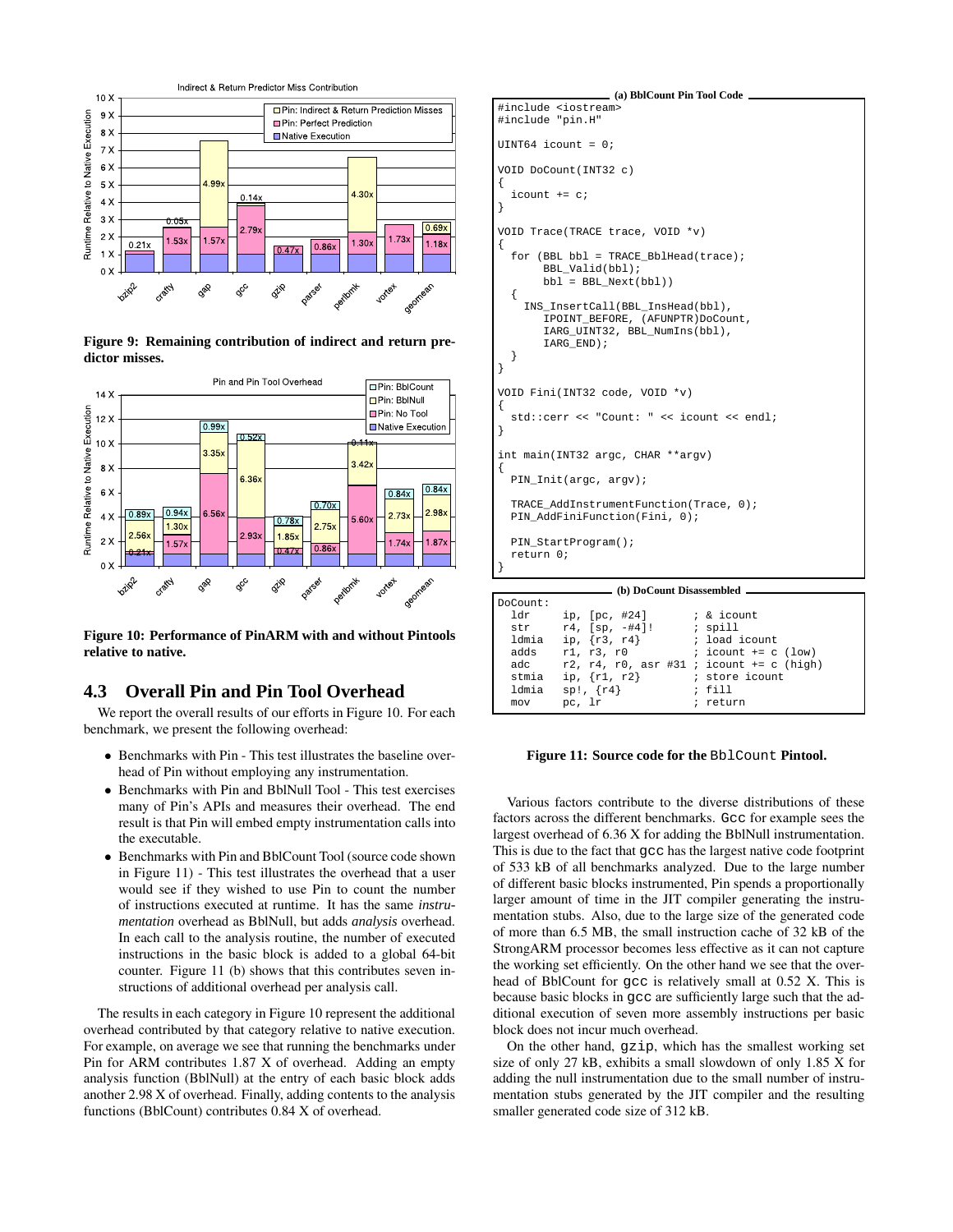

**Figure 12: Architectural comparison of branch vs. non-branch instructions executed at run time.**

## **5. POTENTIAL APPLICATIONS**

Just as program instrumentation opened the doors for many research opportunities within the high-performance computing domain, the same (if not more) potential is present in the embedded domain. The added challenges of an embedded environment truly test the limits of many algorithms and implementation decisions. Designers can use dynamic instrumentation to rapidly prototype new ideas, debug existing bottlenecks, and even add new functionality to existing hardware and software. These applications are just as relevant in the context of embedded systems as they are in highperformance general-purpose computers. In the following sections, we will discuss several potential applications of Pin and other instrumentation systems in more detail.

#### **5.1 Software Introspection**

Understanding software applications is the key to effective hardware design. Designing for the common case requires an understanding of the common case, and this goal is best accomplished by measuring various attributes of new and existing applications. Instrumentation tools like Pin greatly simplify the measurement process, allowing users to inspect the state of the system after every executed instruction. While similar details could be acquired by manually modifying millions of lines of code over numerous applications and shared libraries, Pin allows its user to write a single plug-in (Pintool) that gathers the desired information in rarely more than 100 lines of code. This single Pintool can then be applied to countless applications and libraries, regardless of whether or not the application source code is still (or was ever) available.

There are numerous application features that can be directly measured using Pin, including details about static and dynamic instruction frequencies, branch behavior, and memory usage. Writing a Pintool that outputs the overall dynamic instruction count can be accomplished in approximately 15 lines of C code using Pin's API (and indeed this Pintool – called icount – is shipped with Pin.) Pin is currently packaged with several dozen open-source plugin tools that perform actions such as instruction tracing, memory tracing, cache simulation, a range of statistical code analyzers, call graph analysis, memory allocation/deallocation checks, code coverage testing, etc. In fact, most of the results in Sections 3–4 were gathered using existing Pintools that are shipped with Pin. These tools may be used directly, or may be used as a template for developing other tools. (More details and features of various Pintools are available in the Pin manual and on the Pin web site [21].)

Pin was designed to meet the need for software introspection, thus its contribution to the embedded community is just as significant as it is to the high-performance community, as understanding application behavior is equally important to both communities.



**Figure 13: Run-time branch distribution for** crafty**.**

#### **5.2 Architecture and Compiler Design**

As we mentioned earlier, the Pin dynamic instrumentation system is unique in that it currently supports four architectures: IA32, EM64T, IPF, and ARM. This feature gives users the ability to perform comparisons of application behavior across different architectures. A user can develop a simple, system-independent Pintool, then compile and execute it on all four architectures. While we might expect the same application to behave similarly on different architectures, Figures 12–13 show that results often vary widely between architectures.

Figure 12 shows that the percentage of branches on IA32 is not a good predictor of the percentage of branches on ARM even though the same applications and input sets (test) were used. Both the architecture and the compiler<sup>2</sup> changed, and for applications like bzip2, this resulted in 22% fewer executed branches on ARM than on IA32. The variation results from ARM's support for (and the compiler's use of) predication, which alters both the number of generated branches and the behavior of those branches. Therefore, it's clear that embedded systems designers should design branch predictors using results gathered by an embedded instrumentation system like Pin for ARM, because the IA32 branch results do not necessarily correlate.

More evidence is shown in Figure 13 where we see the distribution of branches in the crafty benchmark. Clearly, the ARM version of crafty exhibits a much higher percentage of call-return sequences than the IA32 version. The reason is quite intuitive, since ARM supports predication, thus many of the direct branches have been elided. This result makes it clear that the designers of ARM systems should focus on indirect branch performance, as we have in Pin, because a great performance benefit may result.

Even more evidence of an architectural variation can be seen in Table 1 where we used the opcodemix Pintool to output the dynamic frequency of the top five opcodes used by bzip2. We see that explicit load instructions are much more common on ARM, as almost any instruction can perform a load/store on IA32. Also, explicit branch instructions are much more common on IA32 since ARM is predicated and any instruction can write to the PC, effectively performing a jump. These features will undoubtedly impact hardware and software design of embedded systems.

Instrumentation systems also enable compiler developers to understand, debug, and improve code generation techniques. For instance, Pin has been used to improve the quality of code generated by a proprietary ARM compiler tool chain. First, the compiler developer compiles an application using two different compilers (different tool chains, compiler versions, or even two different target

<sup>2</sup>We used the arm-linux-gcc cross compiler for ARM and the gcc native compiler for IA32.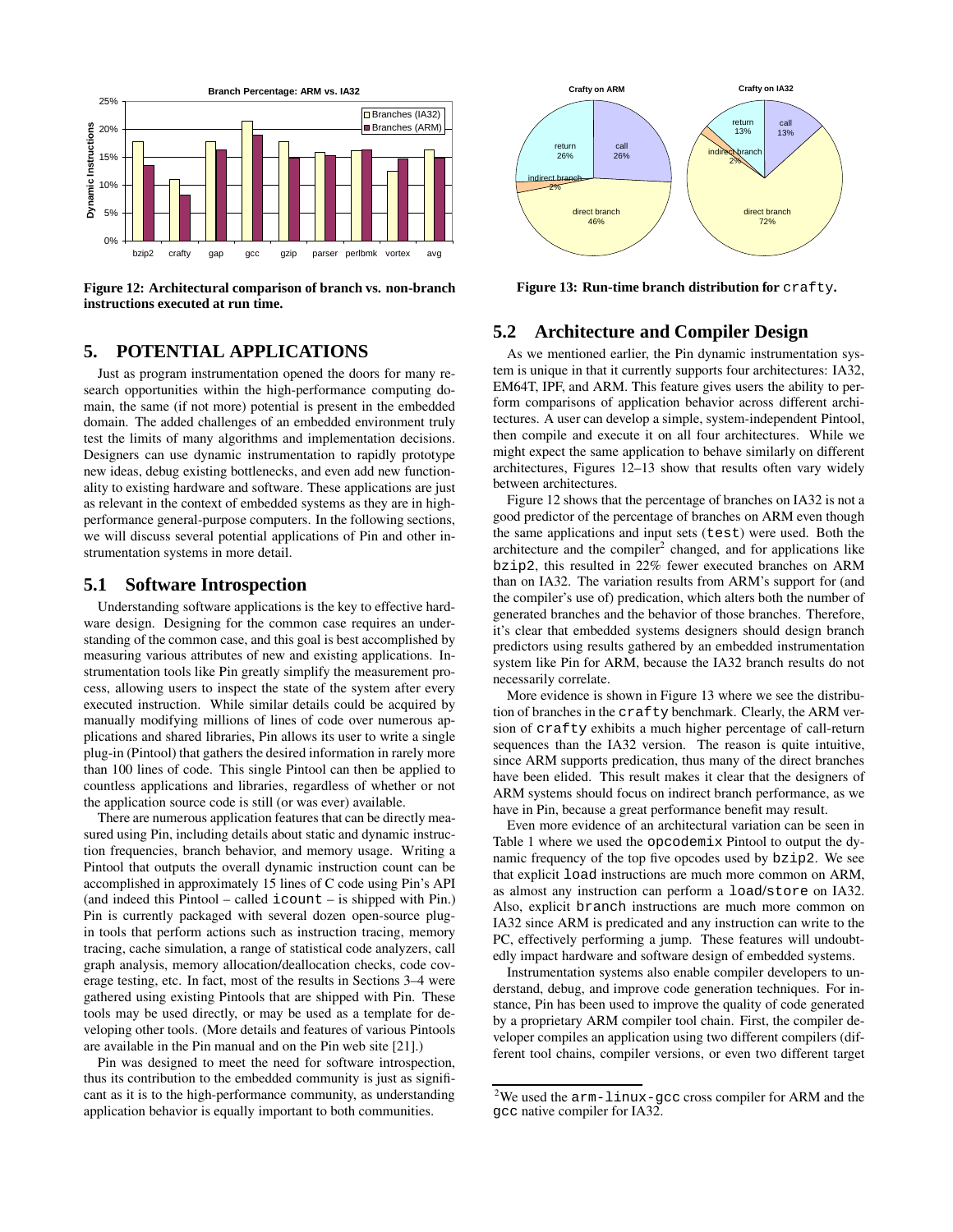|      | <b>Opcode</b> | <b>Dynamic</b>   | Opcode | <b>Dynamic</b>   |
|------|---------------|------------------|--------|------------------|
| Rank | (ARM)         | <b>Frequency</b> | (IA32) | <b>Frequency</b> |
|      | add           | 16.99%           | movzx  | 24.76%           |
| 2    | cmp           | 16.61%           | mov    | 19.65%           |
| 3    | ldrb          | 15.82%           | cmp    | 15.88%           |
| 4    | mov           | 15.34%           | inc    | 13.14%           |
| 5    | ldr           | 12.44%           | jnz    | 10.73%           |

**Table 1: Top-5 opcodes executed while running** bzip2 **on two different architectures. The second and fourth columns report the dynamic execution frequency of the corresponding opcode.**

architectures). Then, those two binaries are executed using Pin and a Pintool similar to opcodemix, which outputs static and dynamic instruction frequencies. A post-processing comparative analysis tool can then present statistics at the global and per function level. Finally, these statistics are used to pinpoint inefficiencies in the generated code, e.g. due to inefficient code templates or idioms being used in the code generation phase.

## **5.3 Architectural Compatibility**

The ARM architecture is regularly extended and refined. Within the past five years, we have seen a transition from the ARM ISA version 5 to version 6. The main improvements in version 6 include improved memory management, multiprocessing support, multimedia support and improved data handling, while still providing full support for backward compatibility with version 5.

Yet, as one might expect, it is infeasible to provide *forward compatibility* such that any future ARM binary can execute on existing hardware. Newly introduced instructions will result in an illegal instruction exception when executed on older hardware. One interesting application of Pin for ARM is that it can be used to detect and emulate any instructions from future ISA versions. The microprocessors in our iPAQs implement an older version of the ARM ISA (version 4). We have used this emulation technique to execute newer binaries on this older hardware. The same technique has been used to evaluate the effects of proposed new ISA extensions before they are actually implemented on any existing hardware.

Not all embedded applications were designed to run on a real operating system as they do on our Linux-based iPAQ machines. In the embedded world, it is customary to run applications on a very rudimentary OS or even the bare hardware. We have taken such *baremetal* applications and have successfully executed them under Pin on Linux by having the JIT compiler generate calls to OS emulation code for all SWI instructions (system calls) requesting OS services. This allowed us to run any Pin tool on these baremetal applications in order to do performance studies on them, which would not be possible directly on a baremetal system.

#### **5.4 Instrumentation System Design**

As can be inferred from this paper, the design of a dynamic binary instrumentation system consists of countless intermediate design decisions. This makes instrumentation system design a very challenging, yet interesting research area. To enable outside research into this design space, several API hooks have been integrated into Pin that provide user control to the internal workings and behavior of Pin itself. This allows a novice user to experiment with design decisions in dynamic instrumentation systems for various architectures and operating systems, without the need to access and understand a large amount of source code. Furthermore, several specialized sets of Pin APIs have been announced, including the optimization and trace generation interface [31] and the code cache design interface [18].

## **6. RELATED WORK**

Dynamic instrumentation for high-performance architectures is well-charted territory [3, 23, 29]. Furthermore, a similar internal design is frequently used in dynamic optimizers [6], dynamic translators [4, 7], architecture simulation tools [8, 25], profilers [26], and co-designed virtual machines [1, 12, 15].

Embedded systems differ in many ways from high-performance systems, thus binary translators for embedded systems are quite different in character. Perhaps the closest related work to ours is the DELI [13] system from Hewlett-Packard and ST Microelectronics, which translates and optimizes code for the LX embedded architecture. The main distinctions between DELI and Pin for ARM are the end goals (optimizations vs. instrumentation), the target architectures (LX vs. ARM), and their availability to the community.

Java virtual machines [9, 10, 11, 28, 30] are widely used at the embedded level. Because JVMs do a form of translation on-thefly, they serve a similar purpose as dynamic translation systems, however the internal structure of most JVMs is quite different.

There are several techniques that have been used for embedded system virtual platforms to make them lightweight and feasible to implement [2, 16, 24, 28, 30]. Some approaches even use the embedded system as a client with a more powerful server [27, 32]. The server is used to compile, optimize, and store code using either online or offline profiles as a guide for optimization and or storage. These approaches are quite dissimilar to the unified approach implemented in Pin.

# **7. CONCLUSIONS**

Dynamic instrumentation systems have proven to be quite useful to software developers and end users. Until now, efficient, robust, easy-to-use instrumentation tools for embedded systems haven't been readily available. In this paper, we presented the overall design, implementation, performance, and applications of the ARM version of Pin. We detailed the design decisions we made that were geared toward the idiosyncrasies of the ARM architecture, and describe how we handle challenges such as indirect branches and selfmodifying code. Our efforts improved the performance of the overall system to the point where it rivals the performance of the IA32 implementation, despite the unique challenges and constraints of embedded systems.

Dynamic instrumentation systems have opened the doors for a multitude of research directions, often many more directions than the original system designers had ever anticipated. While we have initially intended Pin for ARM to be used for program instrumentation, it could also be used to explore opportunities for security, reliability, program adaptation, and optimization on embedded architectures.

## **Acknowledgments**

The Pin project is a collaborative effort supported by Intel Corporation and developed over several years by a large team of researchers, including Geoff Lowney, Robert Cohn, Robert Muth, Greg Lueck, C.K. Luk, Steven Wallace, Harish Patil, Mark Charney, Vijay Janapa Reddi, and Ramesh Peri. We also thank the anonymous reviewers for their constructive feedback.

## **8. REFERENCES**

[1] E. R. Altman, M. Gschwind, S. Sathaye, S. Kosonocky, A. Bright, J. Fritz, P. Ledak, D. Appenzeller, C. Agricola, and Z. Filan. BOA: The architecture of a binary translation processor. *IBM Research Report RC 21665*, Dec 2000.